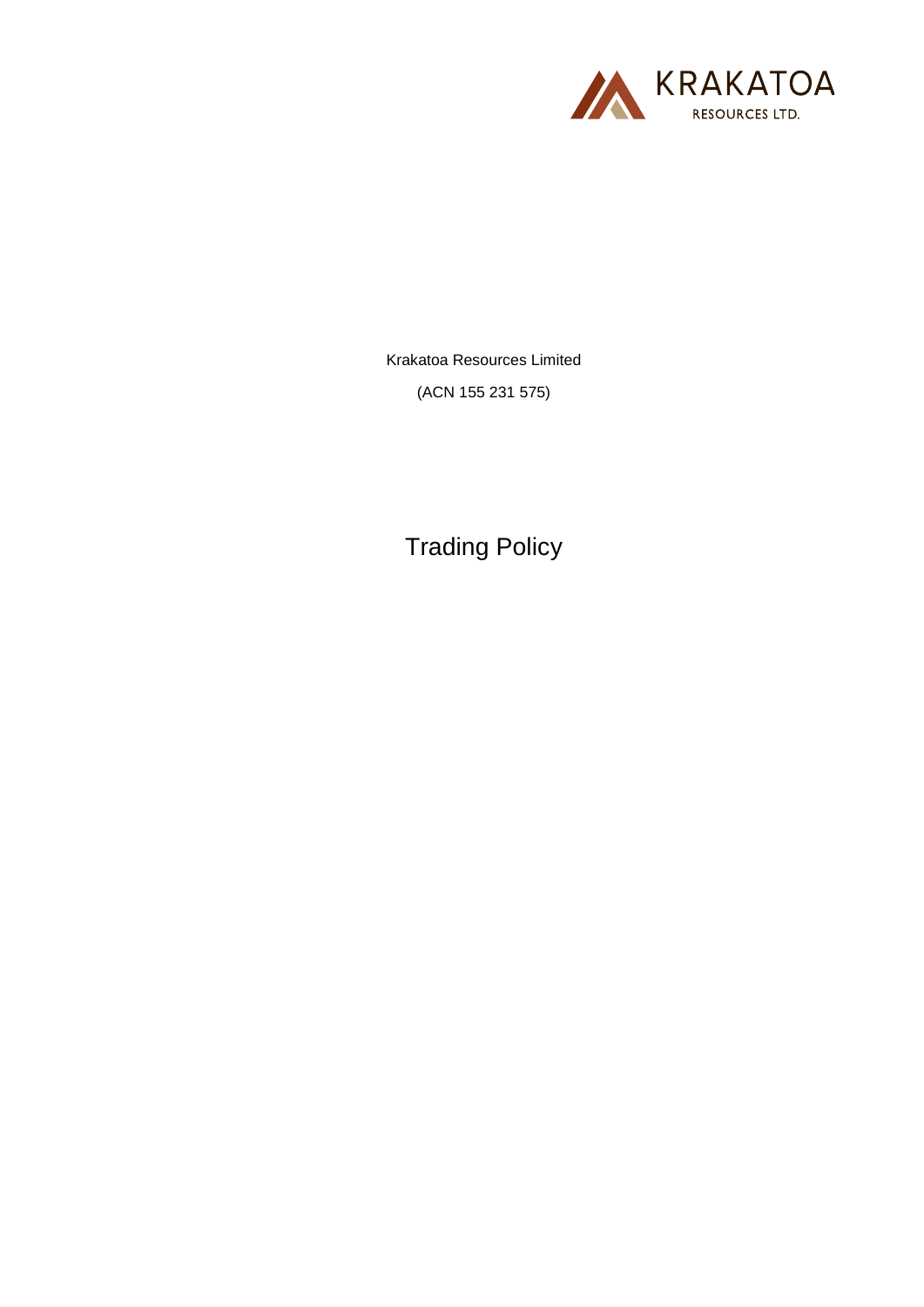

## **1 Introduction**

## **1.1 Purpose**

This document sets out the Company's policy regarding its directors, officers, employees, consultants and contractors (irrespective of location) who Deal or may Deal in Company Securities and should be read in its entirety.

The purpose of this Policy is to:

- (a) provide a summary of the law on insider trading in Australia;
- (b) outline the prohibitions on dealing in Company Securities to prevent the misuse of unpublished information which could materially affect the value of such securities;
- (c) ensure that the reputation of the Company, its directors, officers, employees, consultants and contractors is not adversely impacted by perceptions of dealing in securities at inappropriate times; and
- (d) achieve high standards of corporate conduct and support market confidence in the integrity of Dealing in Company Securities.

## **1.2 Source of legal obligations**

The sources of legal obligations underpinning this Policy include:

- (a) the *Corporations Act 2001* (Cth) (*Corporations Act*), which, among other things, prohibits insider trading by anyone (regardless of geographical location); and
- (b) the ASX Listing Rules, ASX Guidance Note 27 (Trading Policies) and ASX Corporate Governance Principles and Recommendations, which set out requirements for responsible trading in listed company shares.

### **2 Defined terms**

For the purposes of this Policy:

*Black-out Periods* means a relevant period as defined by the Company when Designated Persons may not Deal in Company Securities.

*Company* means Krakatoa Resources Limited (ACN 155 231 575).

*Company Securities* includes shares, options, warrants, derivatives and interests in shares (including vested options and vested performance share rights) linked in any way to the underlying price of shares in the Company.

#### *Dealing* includes:

- (a) applying for, acquiring or disposing of securities;
- (b) entering into an agreement to apply for, acquire or dispose of, securities; and
- (c) granting, accepting, acquiring, disposing, exercising or discharging an option or other right or obligation to acquire or dispose of securities.

#### *Derivatives* include:

- (a) derivatives within the meaning given in section 761D of the Corporations Act (such as options, forward contracts, swaps, futures, warrants, caps and collars); and
- (b) any other transaction in financial products which operate to limit (in any way) the economic risk associated with holding the relevant securities.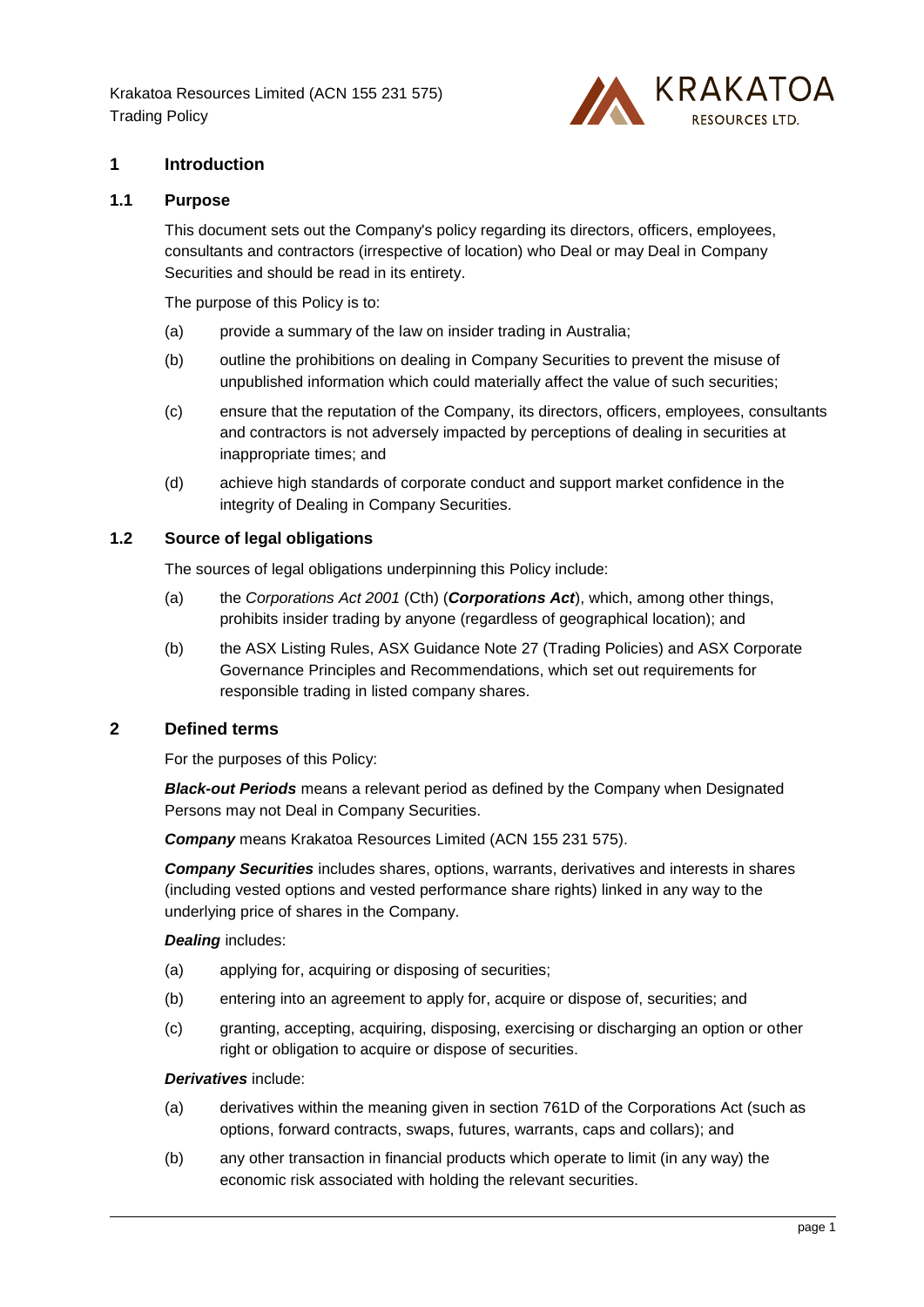

## *Designated Persons* means each of:

- <span id="page-2-0"></span>(a) the Directors of the Company;
- <span id="page-2-1"></span>(b) any person who by their role or otherwise, becomes aware of Inside Information by having access to confidential material which may contain potentially price sensitive information including the Company board papers, periodic disclosure materials or any other relevant document; and
- (c) in relation to those persons identified in paragraphs [\(a\)](#page-2-0) and [\(b\)](#page-2-1) above, the following people are also deemed to be Designated Persons:
	- (i) their spouse or any of their children (including step children) under the age of 18 years;
	- (ii) a trust which they, any members of their family, or family controlled company are a trustee or beneficiary; and
	- (iii) a company which they or their family control.

*Inside Information* means information which is not generally available to the market and, if it were generally available to the market, would be likely to have a material effect on the price or value of securities. [Annexure](#page-7-0) A provides further details about what constitutes Inside Information.

*Margin Loan* means any lending or similar arrangement allowing a person to borrow money to invest in securities using existing investments as security.

## **3 Insider trading prohibition – the law**

It is an offence under the Corporations Act to Deal using Inside Information, or communicate Inside Information to others who will, or are likely to, Deal on the Inside Information.

### **4 Dealing in Company securities**

### **4.1 When a Designated Person MAY Deal**

A Designated Person may Deal in Company Securities unless restricted from doing so under clause [4.2](#page-2-2) (When a Designated Person May Not Deal).

### <span id="page-2-3"></span><span id="page-2-2"></span>**4.2 When a Designated Person MAY NOT Deal**

- (a) Subject to clause [5](#page-3-0) (Exceptions), a Designated Person may not Deal in Company Securities during the following designated Black-out Periods:
	- (i) the period two weeks prior to, and 24 hours after the release of the Company's quarterly results;
	- (ii) the period two weeks prior to, and 24 hours after the release of the Company's half-year results;
	- (iii) the period two weeks prior to, and 24 hours after the release of the Company's full-year results;
	- (iv) the 21 calendar days up to and including the date of the Annual General Meeting; and
	- (v) any other period determined by the Chair in consultation with the Company Secretary to be a Black-out Period from time to time.
- (b) In addition to the restrictions in clause [4.2\(a\),](#page-2-3) a Designated Person may not Deal in Company Securities at any time if he or she has: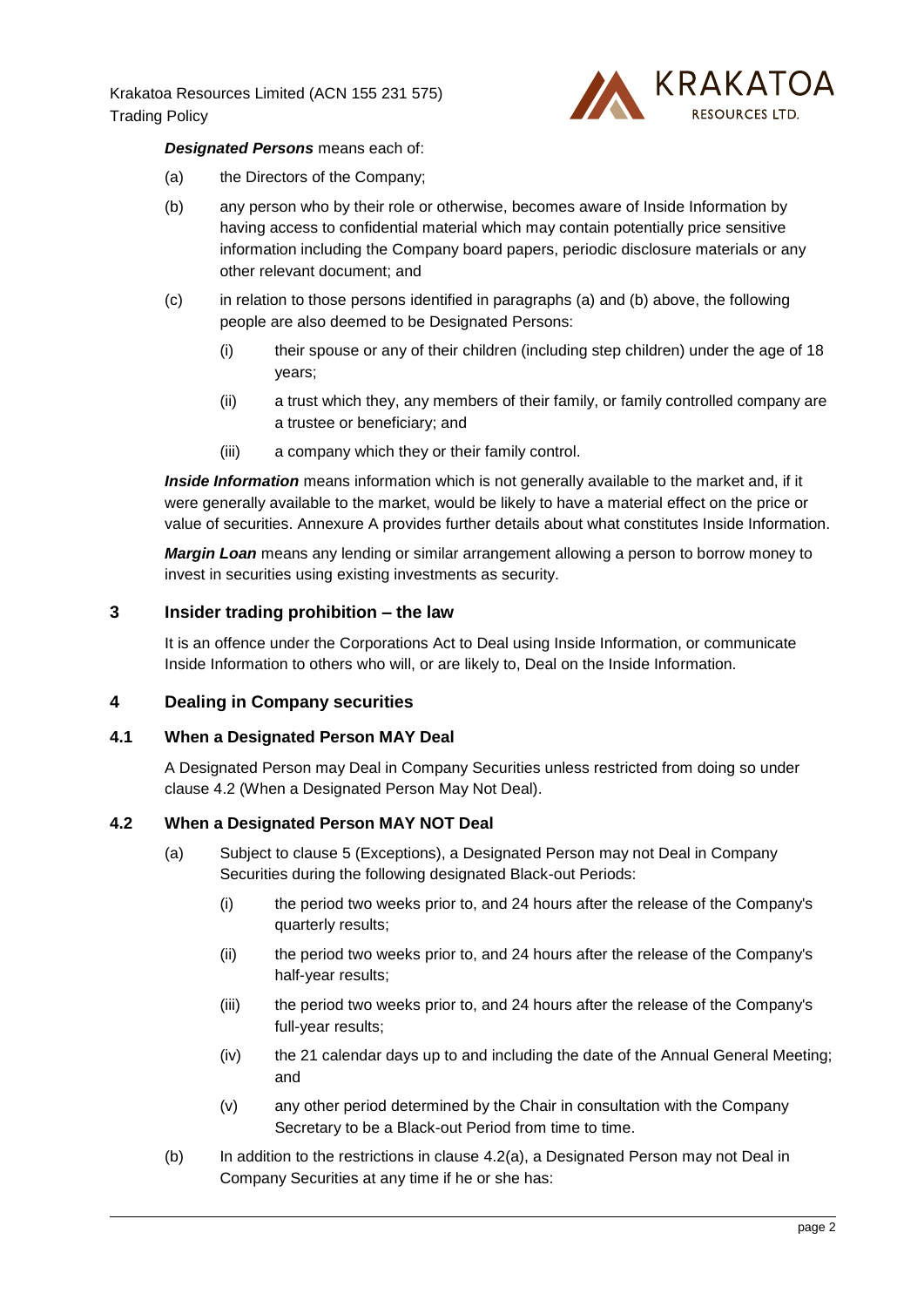

- (i) information that he or she knows, or ought reasonably to know, is Inside Information; or
- (ii) not complied with clause [6](#page-5-0) (Notice of Dealing in Company Securities).

# **4.3 When employees, consultants or contractors (other than a Designated Person) MAY Deal**

An employee, consultant or contractor (who is not a Designated Person) may, at any time, Deal in Company Securities if he or she does not have information that he or she knows, or ought reasonably to know, is Inside Information.

# **4.4 When employees, consultants or contractors (other than a Designated Person) MAY NOT Deal**

An employee, consultant or contractor (who is not a Designated Person) who has information that he or she knows, or ought reasonably to know, is Inside Information may not:

- (a) Deal in Company Securities;
- (b) advise, procure or encourage another person to deal in Company Securities; or
- (c) pass on information to any person if they know, or ought reasonably to know, that the person may use the information to Deal in (or procure another person to Deal in) Company Securities.

## <span id="page-3-0"></span>**5 Exceptions**

## **5.1 Permitted dealings**

Subject to not being in the possession of Inside Information, a Designated Person may at any time:

- (a) transfer Company Securities already held into a superannuation fund or other saving scheme in which the Designated Person is a beneficiary;
- (b) invest in, or trade in units of, a fund or other scheme (other than a scheme only investing in Company Securities) where the assets of the fund or scheme are invested at the discretion of a third party;
- (c) undertake to accept, or accept, a takeover offer;
- (d) participate in an offer or invitation made to all or most security holders, including a rights issue, equal access buy-back, security purchase plan or dividend or distribution reinvestment plan, where the timing and structure of the offer or invitation has been approved by the Board. This includes decisions relating to whether or not to take up the entitlements and sale of entitlements required to provide for the take up of the balance of entitlements under a renounceable pro rata issue;
- (e) exercise (but not Deal with the securities following exercise) an option or right under an employee incentive scheme where the final date for the exercise of the option or right falls during a Black-out Period or the Company has had a number of consecutive Black-out Periods and the Designated Person could not reasonably have been expected to exercise it at a time when free to do so;
- (f) acquire (but not Deal with the securities following acquisition) Company shares by conversion of financial instruments giving rights to conversion to shares (eg. options or convertible securities) where the final date for the conversion of the security falls during a Black-out Period or the Company has had a number of consecutive Black-out Periods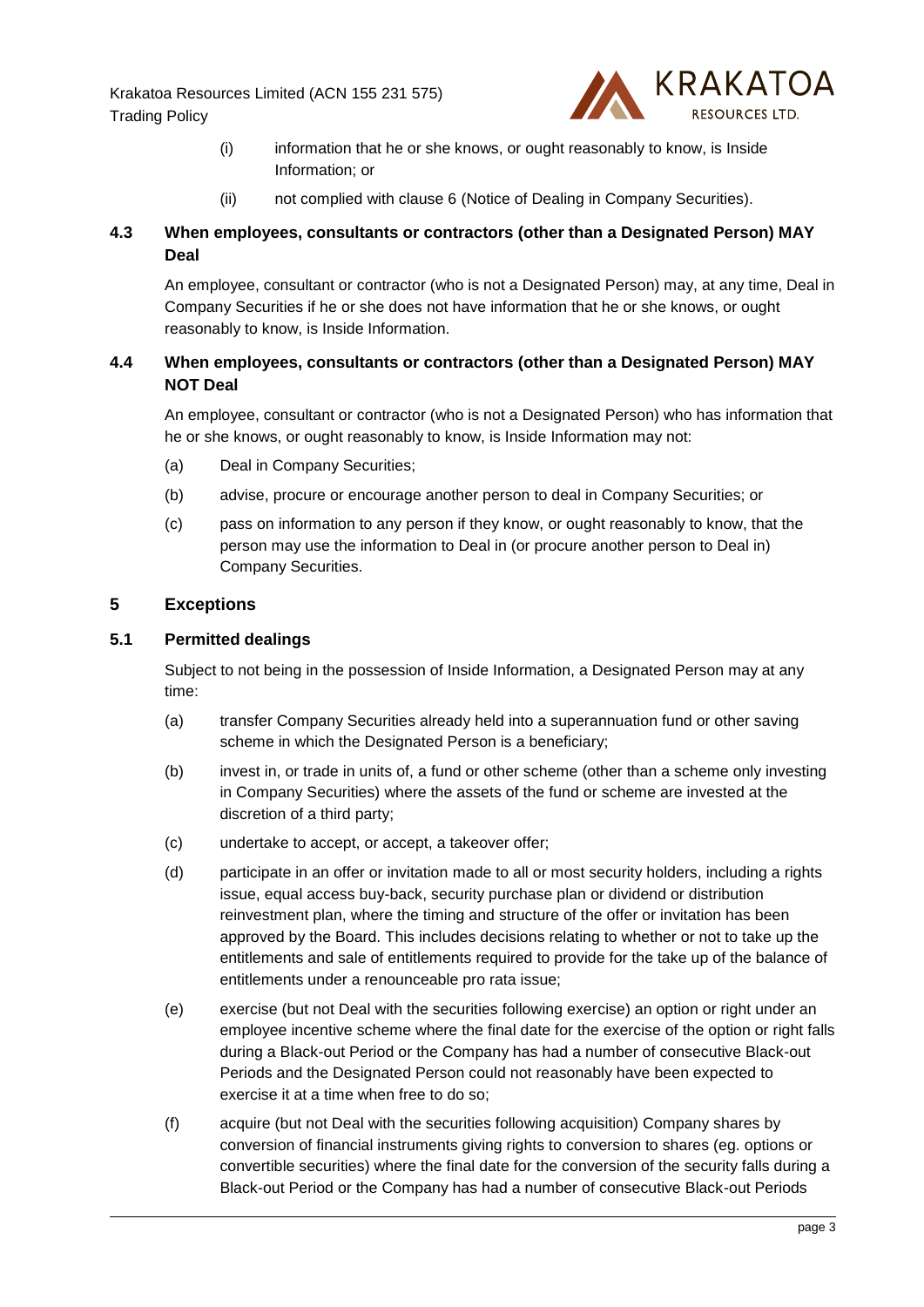

and the Designated Person could not reasonably have been expected to exercise it at a time when free to do so;

- (g) acquire Company securities under a bonus issue made to all holders of securities of the same class;
- (h) acquire Company securities under a dividend reinvestment, or top-up plan that is available to all holders of securities of the same class;
- (i) acquire, or agree to acquire or exercise options under a Company employee share plan;
- (j) withdraw ordinary shares in the Company held on behalf of the Designated Person in an employee share plan where the withdrawal is permitted by the rules of that plan;
- (k) acquire ordinary shares in the Company as a result of the exercise of options held under an employee share scheme; or
- (l) where the Designated Person is a trustee, trade in the securities of the Company by that trust, provided the Designated Person is not a beneficiary of the trust and any decision to trade during a Black-out Period is taken by the other trustees or by the investment managers independently of the Designated Person.

#### **5.2 Approval to dispose or transfer Company Securities in exceptional circumstances**

- (a) In exceptional circumstances a Designated Person may seek written approval from the Chair (*Approval Officer*) to dispose of or transfer (but not acquire or otherwise Deal with) Company Securities during a Black-out Period (*Disposal Consent*).
- <span id="page-4-0"></span>(b) The Approval Officer will act with caution in determining whether there are exceptional circumstances, which may include, but will not be limited to, where:
	- (i) the Designated Person is in severe financial hardship and a pressing financial commitment cannot be satisfied otherwise than by disposing of Company Securities; or
	- (ii) the Designated Person is required by a court order, or there are court enforceability undertakings, to transfer or dispose of Company Securities or there is some other overriding legal regulatory requirement for them to do so.
- <span id="page-4-1"></span>(c) A Designated Person seeking Disposal Consent based on clause [5.2\(b\)\(i\)](#page-4-0) must provide the Approval Officer with:
	- (i) a written application stating all of the facts; and
	- (ii) copies of relevant supporting documentation, including contact details of the Designated Person's accountant, bank and other such independent institutions (where applicable).
- (d) A Designated Person seeking Disposal Consent based on clause [5.2\(b\)\(ii\)](#page-4-1) must provide the Approval Officer with a written application accompanied by relevant court and/or supporting legal documentation (where applicable).
- (e) The Approval Officer may grant Disposal Consent to a Designated Person:
	- (i) only if that Designated Person is not in possession of Inside Information; and
	- (ii) on such terms and conditions (including the duration of the right to dispose or transfer) as considered reasonable in the circumstances by the Approval Officer.
- (f) The Approval Officer will notify the Board of any Disposal Consent granted to a Designated Person.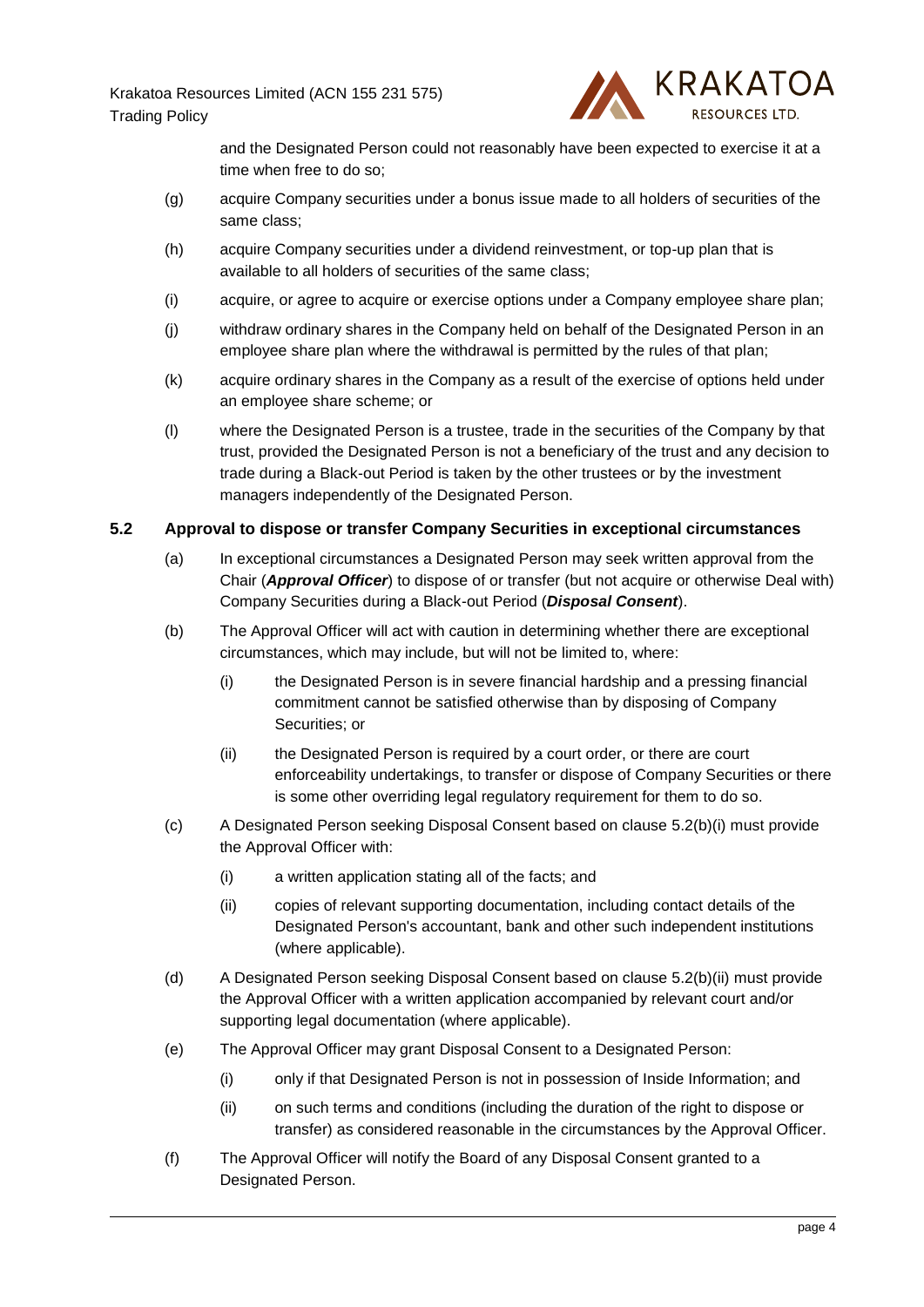

(g) A Disposal Consent, if granted, will be issued in writing to the Designated Person and will contain a specified time period during which the disposal or transfer can be made.

## <span id="page-5-0"></span>**6 Approval and notification requirements**

### <span id="page-5-1"></span>**6.1 Approval requirements**

- (a) Any Designated Person (other than the Chair) wishing to Deal in Company Securities must obtain the prior written approval of the Chair or the Board before doing so.
- (b) If the Chair wishes to Deal in Company Securities, the Chair must obtain the prior approval of the Board before doing so.

### <span id="page-5-2"></span>**6.2 Approvals to Deal**

- (a) All requests to Deal in Company Securities as referred to in clause [6.1](#page-5-1) must include the intended volume of securities to be Dealt in and an estimated time frame for the Dealing.
- (b) Copies of written approvals must be forwarded to the Company Secretary prior to the approved Dealing.

### <span id="page-5-3"></span>**6.3 Notification**

- (a) Subsequent to approval obtained in accordance with clause [6.2,](#page-5-2) any Designated Person who Deals in Company Securities must notify the Company Secretary in writing of the details of the transaction within five business days of the Dealing occurring.
- (b) The notification obligation in clause [6.3\(a\)](#page-5-3) operates at all times but does not apply to acquisitions of shares or options by employees made under employee share or option schemes, nor does it apply to the acquisition of shares as a result of the exercise of options under an employee share scheme.

### **7 Other restrictions**

### **7.1 Incomplete Buy or Sell Orders**

- (a) Buy or sell orders for Company Securities which are placed but not completed outside of a Black-out Period are subject to the following restrictions once the Black-out Period commences:
	- (i) the order must be completed within five trading days otherwise it will lapse; and
	- (ii) the order cannot be varied.
- (b) Any order subject to this procedure should be notified in writing to the Company Secretary within 24 hours of the Black-out Period commencing.

### **7.2 Derivatives**

- (a) The Company prohibits the use of Derivatives in relation to unvested equity instruments, including performance share rights, and vested Company Securities that are subject to disposal restrictions (such as a 'Holding Lock').
- (b) Derivatives may be used in relation to vested positions which are not subject to disposal restrictions subject to compliance with the law and the other provisions of this Policy.

### **7.3 Prohibition on Margin Loan Arrangements**

Designated Persons may not: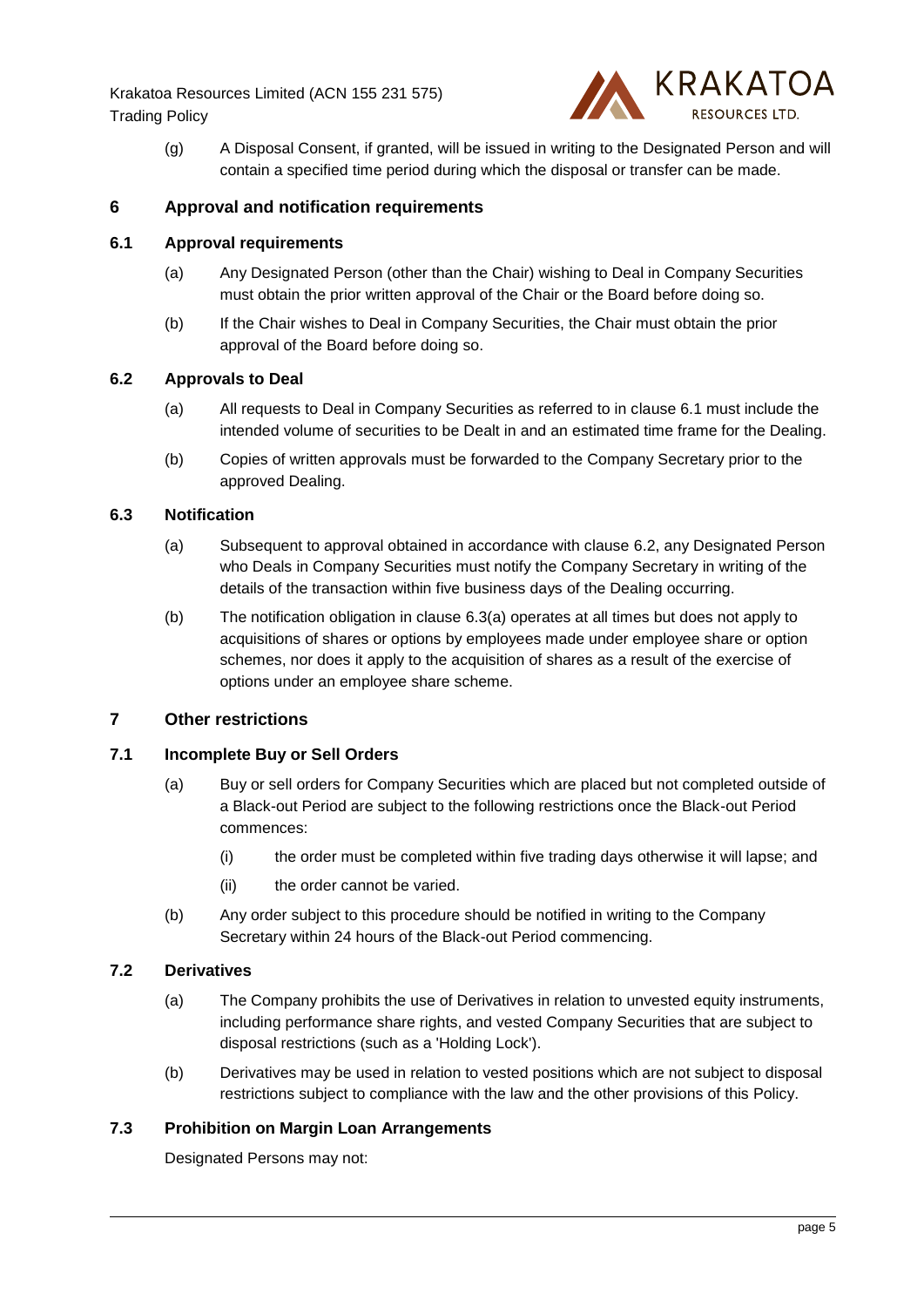

- (a) enter into a Margin Loan or similar funding arrangement to acquire any Company Securities; or
- (b) use Company Securities as security for a Margin Loan or similar funding arrangement.

## **7.4 Securities of other companies**

The prohibitions in the Corporations Act against insider trading applies equally to where Inside Information is being held by a person about another listed company or entity. This may occur, for example, where in the course of negotiating a transaction with the Company, another listed entity provides confidential information about itself or another listed entity. Accordingly, if a person possesses Inside Information in relation to the securities of another listed entity, they must not Deal in those securities.

## **8 Penalties**

Insider trading is a criminal offence. A person who commits a breach of the insider trading provisions could be subject to both civil and criminal penalties for the individual and for the Company.

In addition, the insider trader, and any other persons involved in the contravention, may also be liable to compensate third parties for any resulting loss.

## **9 Policy compliance**

During the year the Company may require confirmation from Designated Persons that they have complied with this Policy. The Company may also require confirmation (or declarations) of holdings in securities. All such requested information must be supplied within five business days of the request being made.

A breach of this Policy will be regarded very seriously and may lead to disciplinary action being taken (including termination of employment). If the Company becomes aware of any breach of this Policy, then the Company may report such breach to the Australian Securities and Investments Commission.

## **10 Publication**

This Policy will be made available from the Company website https://www.krakatoaresources.com.

## **11 Who to contact**

If an individual is in any doubt regarding their proposed dealing in securities, they should contact the Company Secretary.